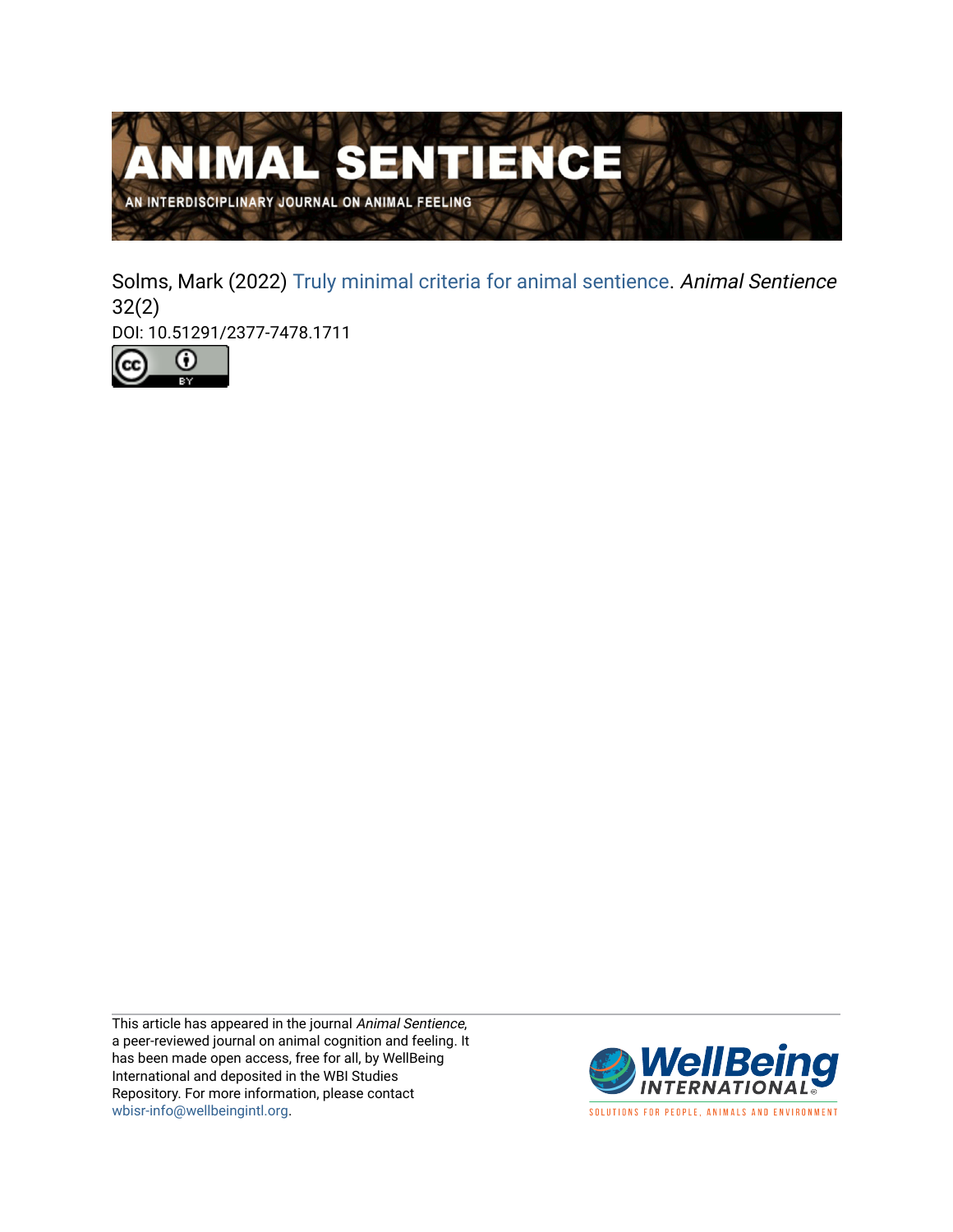## **Truly minimal criteria for animal sentience**

Commentary on **[Crump et al](https://www.wellbeingintlstudiesrepository.org/animsent/vol7/iss32/1)** on *Decapod Sentience*

## **Mark Solms**

Neuroscience Institute, University of Cape Town

**Abstract**: The criteria for determining animal sentience proposed in the target article are sensible but they lack an explicit functional justification for the focus on pain. This commentary provides an abbreviated account of the most basic functional principles that underpin animal sentience and articulates some minimal criteria for determining its presence.

> **[Mark Solms,](mailto:mark.solms@uct.ac.za)** Director of Neuropsychology at the University of Cape Town, South Africa, does research on dreaming, emotion and motivation in humans. **[Website](http://www.psychology.uct.ac.za/psy/staff/professors/marksolms)**



**1. Introduction.** It is difficult (if not impossible) to determine whether something is present in an organism if we do not know what that 'something' is. To determine whether an organism is conscious, therefore, we need to define what 'consciousness' is. There are two ways of doing so: phenomenologically and functionally.

The most widely accepted phenomenological definition of consciousness is Nagel's (1974): "An organism has conscious mental states if and only if there is something it is like to *be* that organism – something it is like *for* the organism." The difficulty with this definition (when using it as a criterion for the presence of consciousness) is the insurmountable 'problem of other minds': only the organism itself knows whether or not there is 'something it is like' to be it. This problem obliges us to use functional criteria instead.

In light of this problem, many neuroscientists declare 'reportability' to be the best empirical criterion for determining the presence of consciousness (e.g., Naccache, 2021). However, not only does this preclude non-verbal organisms, almost by definition, but it is a remarkably weak criterion in itself. For example, it is easy to instantiate false reportability in a zombie. That is presumably why, when one is required to demonstrate that one is not a robot, e.g., on the internet, one is not asked to simply attest to the fact; instead, one is required to successfully perform a mental task (usually a disambiguation task).

**2. Beyond Reportability.** Not surprisingly, therefore, Crump et al focus on functions other than reportability; but the *principles* underpinning their selection are not explained. Why focus so much on pain? Is it not conceivable that there might be something it is like to be an organism which does not feel pain? Why is pain so special? In what sense does it differ from vision, which – as we know -- readily goes on unconsciously?

The fundamental sense in which pain differs is that it is a variety of affective *feeling* as well as being a variety of perception. Pain entails not only the perception of a particular type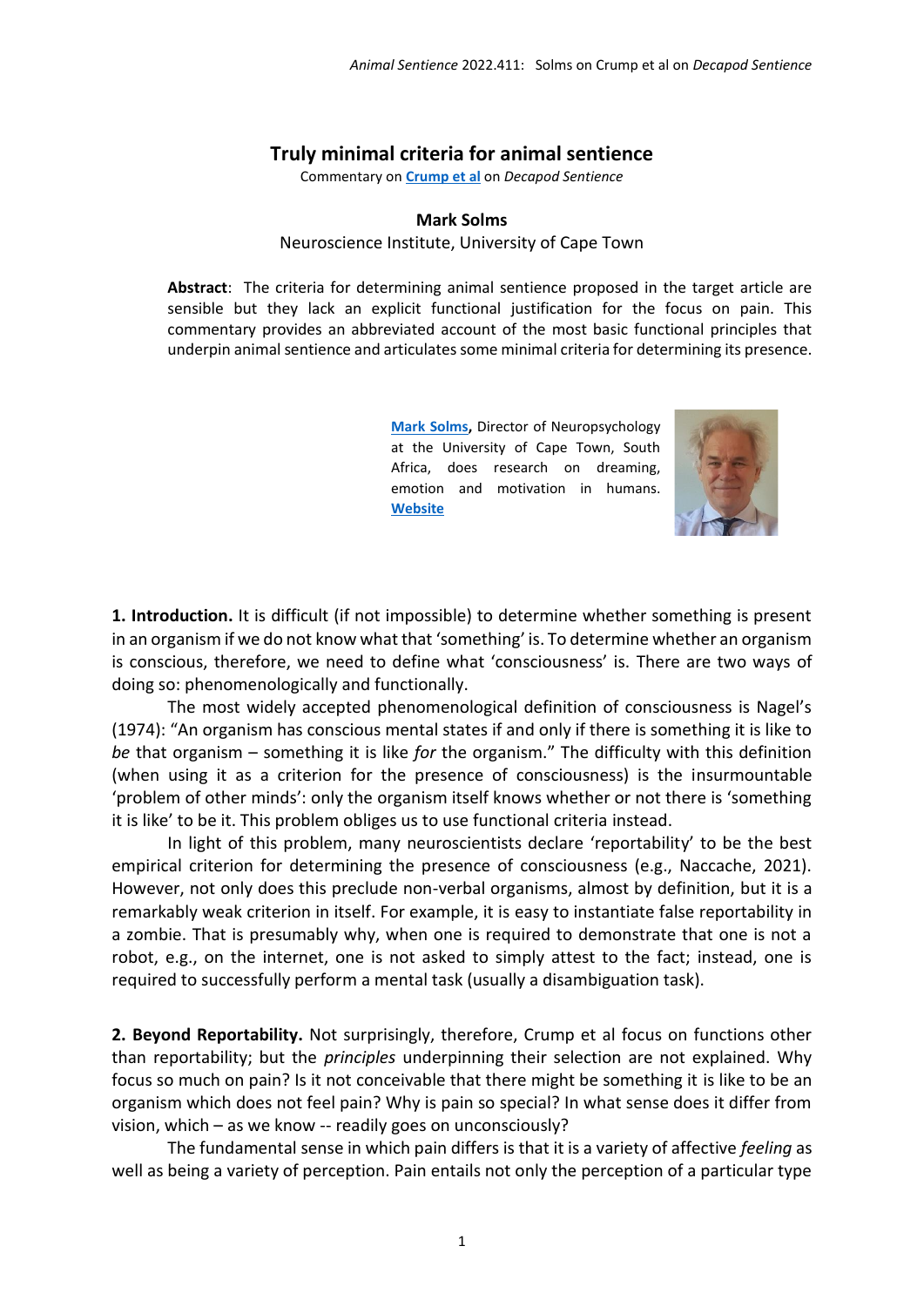of stimulus but also the organism's *subjective response* to that stimulus. Considerations such as these led me recently to propose that a minimal functional definition of consciousness should focus on raw feeling in general, rather than pain in particular (Solms & Friston, 2018, Solms, 2019, Solms, 2021). This proposal was based not only on the logical fact that all feelings are felt, by definition ('unconscious feeling' is an oxymoron), but also on the empirical fact that the brain mechanisms of raw feeling are inextricable from the centrencephalic mechanisms that sustain consciousness as a whole (see Solms, 2021, for review). In short, feeling appears to be the elemental (and prerequisite) form of consciousness.

To illustrate the functional mechanism of feeling (i.e., what it *does*), Merker (2007) used the example of air hunger. Respiratory control normally goes on unconsciously, until the organism encounters *unexpected* situations (e.g., a carbon dioxide filled room) in which respiratory reflexes cease to maintain blood gasses within their viable homeostatic bounds. At this point, the need for oxygen (felt as air hunger, a.k.a. respiratory distress or suffocation alarm) forcibly intrudes upon consciousness. Why? What does the feeling of your blood gas balance add to their normal autonomic control? It adds the capacity for *choice*, which underpins voluntary (as opposed to automatic) action. You have never been in a burning building before, let alone this particular one, so you have no pre-existing means to maintain your viable blood gas balance in these circumstances. Feeling provides the necessary basis for selecting what to do; it tells you whether your selected action policy is leading to improving or deteriorating conditions. Here, deteriorating blood-gas values (registered as increasing feeling of suffocation alarm) predict imminent death, and improving ones (registered as decreasing feeling of alarm, i.e., as relief) predict survival. So, feeling orients the organism's actions within the value system that underwrites all life, namely, that it is 'bad' to die and 'good' to survive. The crucial leap here is to recognise that these values apply, in any given instance, only to and for the organism (to paraphrase Nagel). In other words, they are inherently subjective. This is what licenses us to adopt the viewpoint of the organism.

In addition, feeling registers to and for the organism *which* of its many component survival needs is currently the most salient. Homeostatic deviations cannot be reduced to a common denominator. If 4/10 of air hunger could be added to 6/10 of thirst, say, to yield 10/20 of total need, then we could survive by drinking alone, which is patently not the case. For this reason, an organism's component needs must be treated as categorical variables, not as continuous ones. And categorical variables are distinguished *qualitatively*. That is why suffocation alarm feels different from thirst, which feels different, in turn, from pain, and so on. This, I have argued (Solms, 2021), is the fundamental basis for qualia. This is what feeling is for: it registers, to and for the organism (i.e., subjectively), how well or badly it is doing with respect to a currently prioritised category of need (i.e., qualitatively). Through 'felt uncertainty', the organism modulates its confidence in a current action policy, and changes it as required, and learns from the experience.

**3. Principled Minimal Criteria.** On this basis, I propose the following minimal functional criteria for determining the presence of feeling (in general, as opposed to air hunger, or pain, etc., in particular):

**(1)** The organism must be alive; which need not imply that it possesses a brain or nervous system (there are many other ways of transmitting and integrating information in the service of goal-directed action). *This criterion dictates only that the organism will (on average) act in ways that ensure its continued existence*.

2